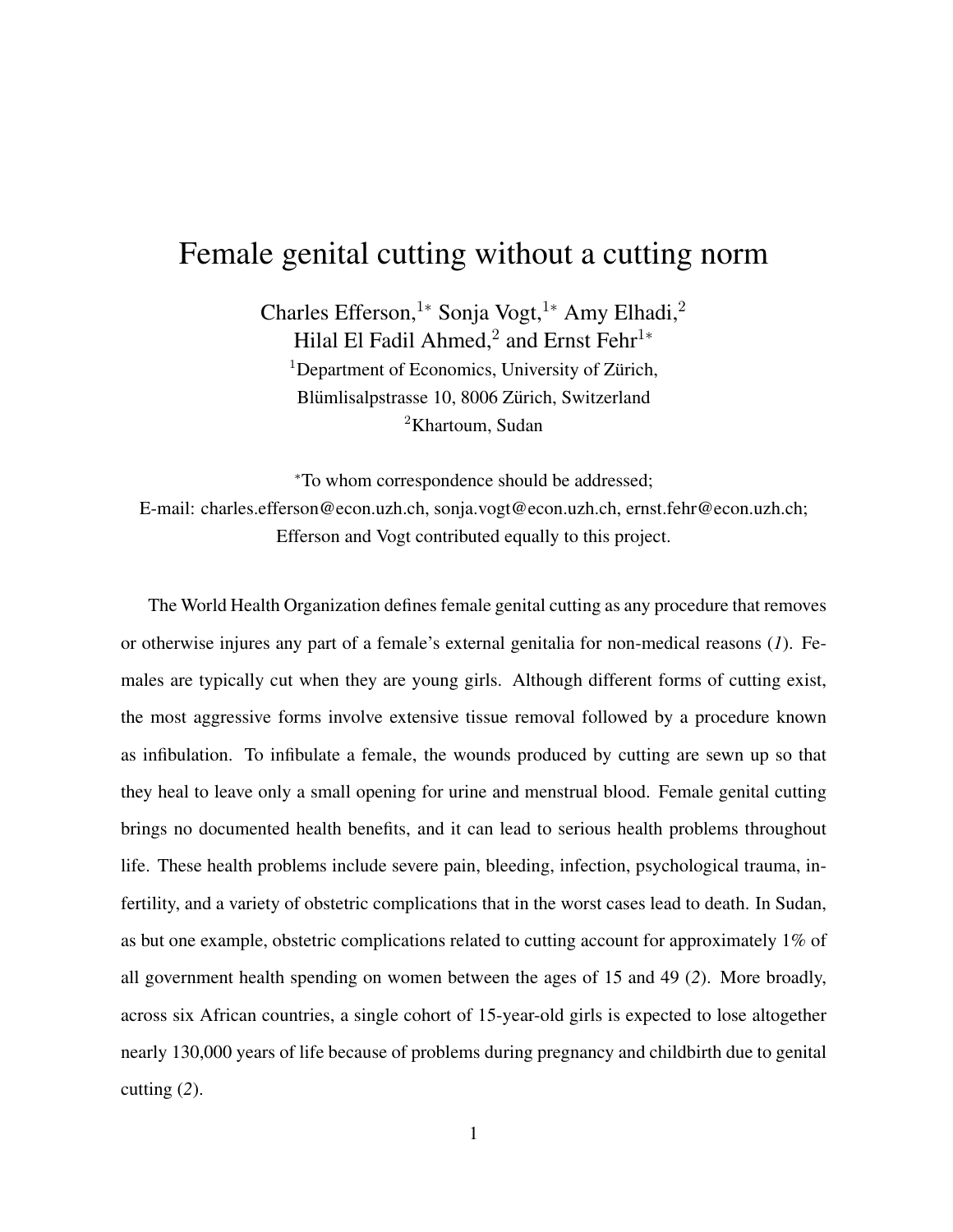The prevailing view of female genital cutting is that the practice is a social norm that evolved culturally within the context of a coordination game  $(3–11)$ . Development agencies spend millions of dollars every year for programs based on this model (*10, 12–14*). Although the details vary considerably, these programs share the assumption that coordination incentives play a key role in perpetuating female genital cutting, and they also play a key role in leading people to abandon the practice. Moreover, the social norms approach and its emphasis on coordination have spread from an initial focus on female genital cutting to other domains where development organizations would like to promote changes in behavior (*7, 9, 10, 14, 15*).

The coordination game approach to female genital cutting can be illustrated with the following simple model related to families and the marriage of their children (*3, 6, 8, 16*). Assume that families have sons and daughters. Some families cut their daughters and demand cut wives for their sons. We will call this the "cutting" strategy. Other families do not cut their daughters, and they demand uncut wives for their sons. This is the "non-cutting" strategy. If a family cuts, family members pay a total cost of  $c > 0$ . This cost includes the daughter's pain, psychological trauma, and risk of infection, infertility, or death. It also includes any medical expenses associated with treating the daughter's health problems.

As sons and daughters reach a marriageable age, families would like them to find suitable partners. Families are randomly matched for their sons and daughters to consider potential marriages. A successful marriage brings a total benefit of  $b > c$  to the family. This benefit includes the prestige from successful reproductive matches in natalist societies. It further includes advantages like increased social influence and risk spreading that result when families use marriage to create or strengthen alliances. If a marriage is not successful or does not happen, the families involved receive no benefit. For a match to result in a successful marriage, the two families must have the same strategy. This is the key to coordination. A successful marriage requires that matched families have the same practices and demands related to cutting, regardless of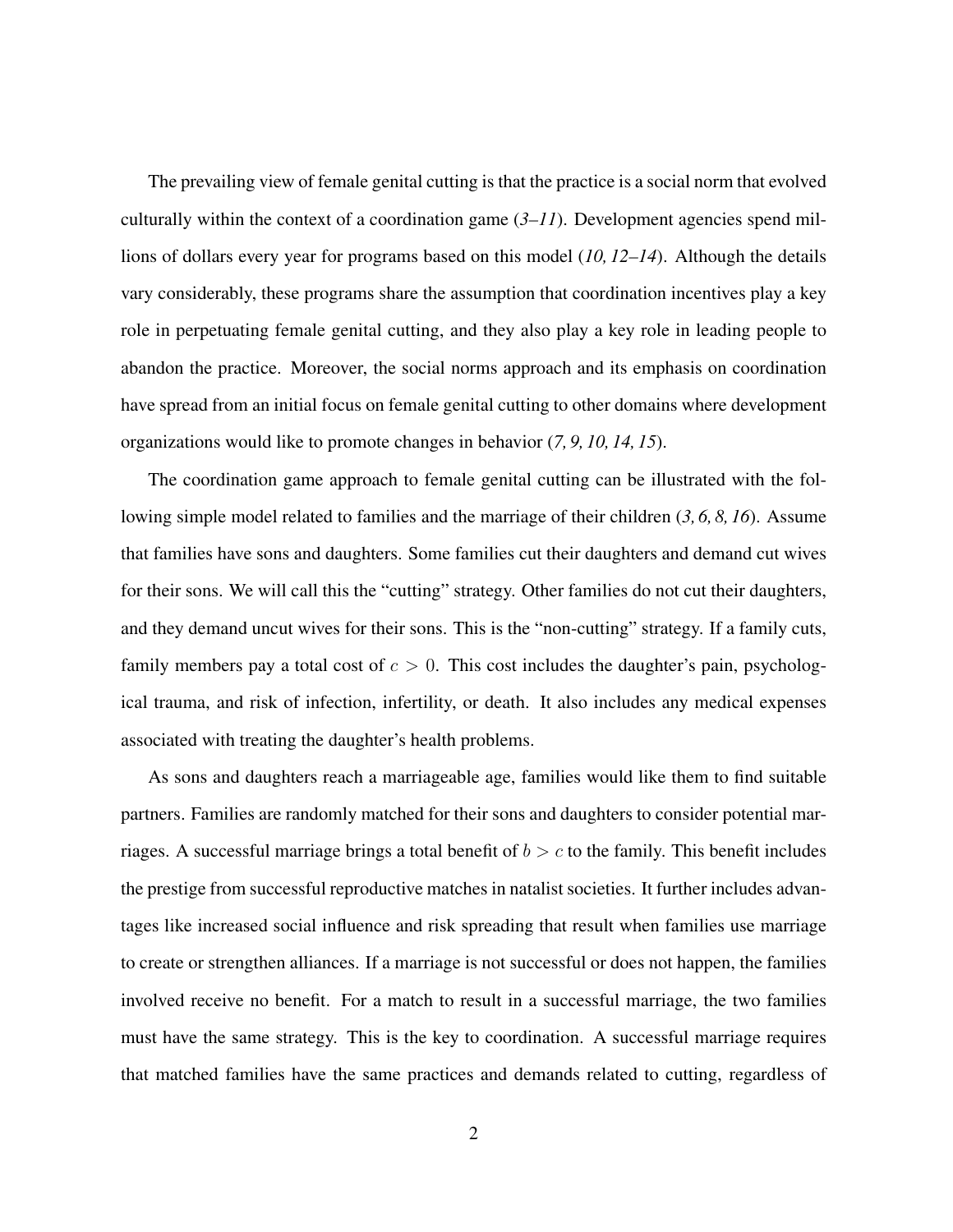whether these practices and demands favor cutting or not cutting.

Under this simple model, two cutting families that are matched each get a payoff of  $b - c$ . Two non-cutting families that are matched each get a payoff of b. If two families with different practices are matched, the cutting family gets  $-c$ , and the non-cutting family gets 0. Finally, to generate dynamics, families update their strategies over time, and at some positive rate they adopt the strategy with the highest expected payoff. This model has three equilibria (Fig. 1). Namely, all families cut, no families cut, or a specific intermediate proportion of families cut. In the latter case, the equilibrium proportion of families cutting is  $(b + c)/(2b)$ . Of the three equilibria, only the two pure equilibria are dynamically stable; the mixed equilibrium is unstable (Fig. 1). Consequently, within a group of intermarrying families, the model predicts that either all families cut or none of them do. Within a group, behavior and the demands that families bring to the marriage pool are homogeneous in equilibrium, and for this reason they constitute a social norm that efficiently facilitates coordination. Once a norm is in place, no family can afford to deviate unilaterally, and so the norm can potentially persist for a very long time. This is true even if the norm in question is cutting, which yields a lower payoff for all families than the non-cutting norm. To see this, consider an individual family facing a group in which all other families cut. If the family in question does not cut its daughters, the payoff will be 0. If it does cut, the payoff will be  $b - c > 0$ . Importantly, the theoretical prediction of homogeneity within groups holds under assumptions much more general and realistic (*17*) than those presented in this simple model.

The coordination game logic has been extremely influential both among researchers with an interest in the cultural evolution of social norms (*3, 6, 18–20*) and among practitioners with an applied interest in cutting as a health risk and a violation of children's rights (*4–8,10,11,14*). In particular, for several years the social norms approach and its emphasis on coordination incentives have been a dominant theoretical framework for programs promoting the abandonment of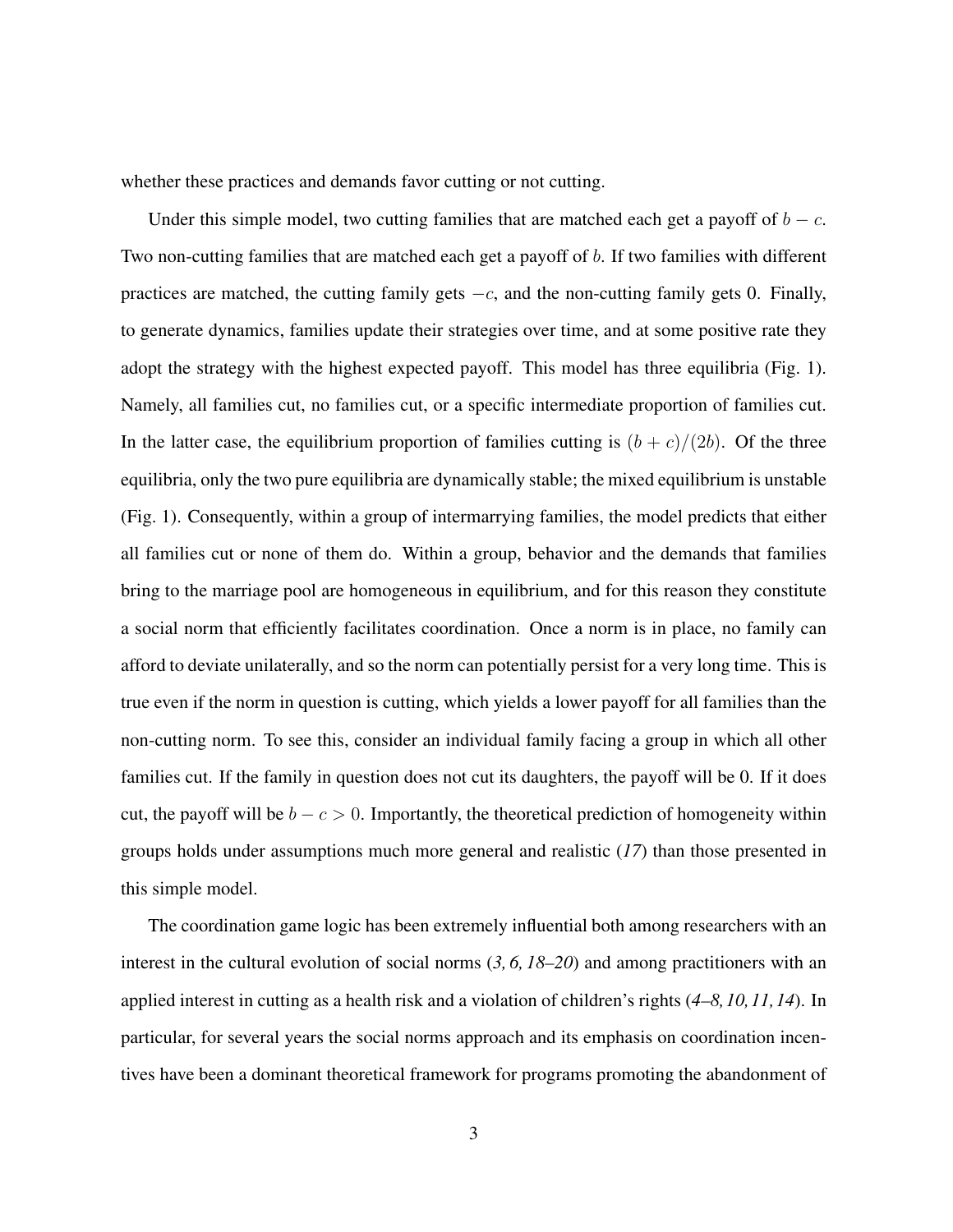female genital cutting (*5, 7–10, 14*). The key idea is that no single family can afford to deviate from the cutting norm because the chance would be too high that the children of the family do not grow up to find marriage partners (*5–7, 14*). However, if a sufficient number of families deviate in a multilateral fashion, this problem disappears. More formally, if a program promoting abandonment can convince enough families to stop cutting simultaneously, this multilateral deviation will shift the population into the basin of attraction for the non-cutting equilibrium (*5,7*). Provided this deviation is somehow public (*9,10,14*), the families who still cut will update their beliefs about the distribution of cutting practices in the group. These families will then realize they would be better off if they also stopped cutting. Cutting quickly disappears at this point as endogenous social dynamics ensure that finding marriage partners from non-cutting families is increasingly easy to do.

Programs based on this model can take various forms, but they have certain common features. Development workers usually invest in local projects at the community level. Along with other development activities, these workers gradually try to convince families to abandon female genital cutting and publicly declare that they have done so. Once the development workers estimate that they have assembled a sufficient number of families in a community, they have a public declaration (*8–10, 14*). This is typically a large celebratory festival in which the families in question publicly declare that they will no longer cut their daughters. The hope is that this public declaration will lead the remaining families who cut to update their beliefs and thus realize that abandoning the practice is now in their own interests. If this happens, cutting should disappear relatively quickly because social interactions among families now work in favor of abandonment.

Surprisingly, given the development funds at stake, no one has ever provided data clearly showing that female genital cutting exhibits the characteristics of a social norm based on coordination. In particular, if coordination is an appropriate theoretical framework, two related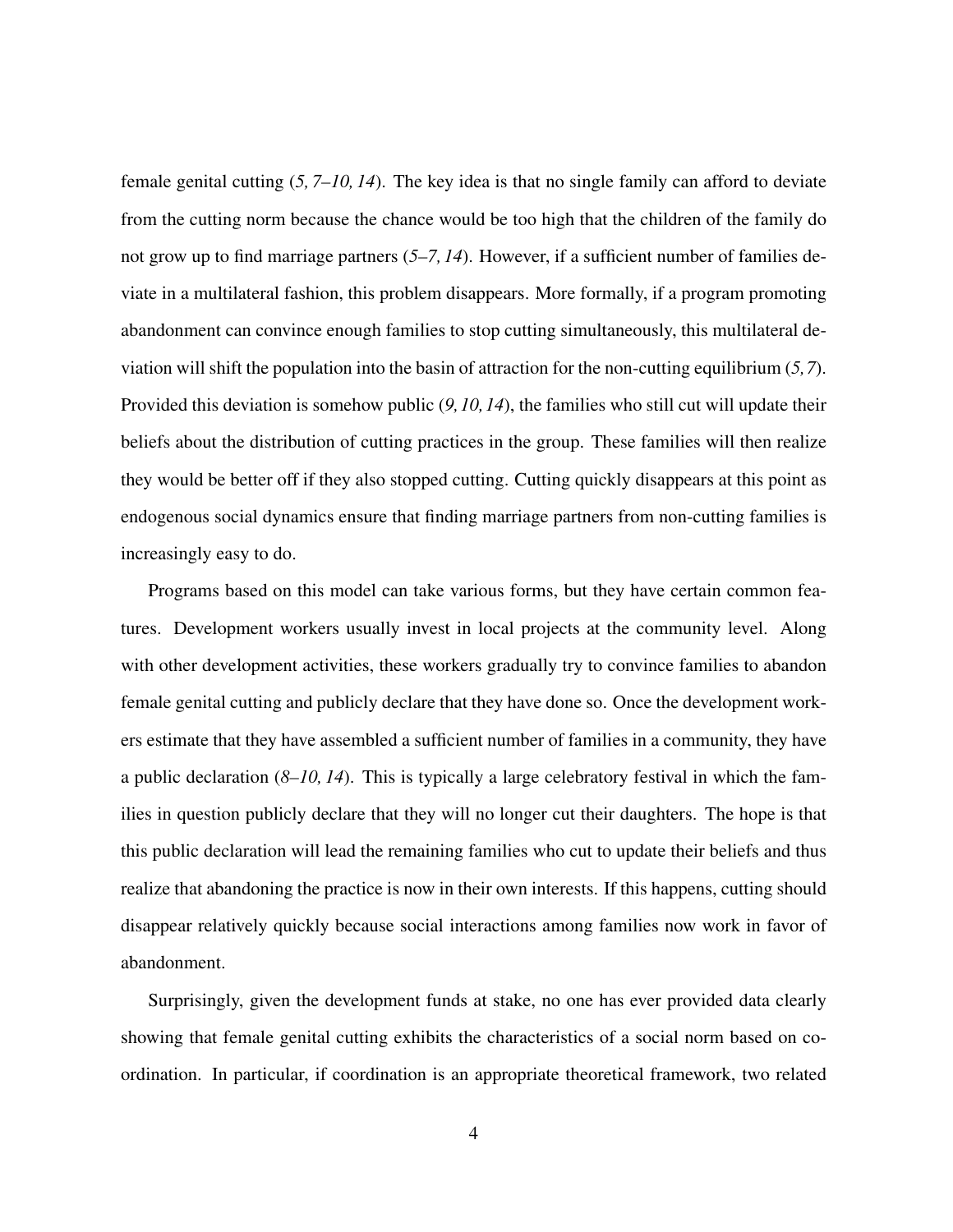predictions hold. First, groups should have extreme cutting rates near zero or one. Second, if cutting practices vary, the variation should be primarily between groups, not within groups. These predictions follow directly from the model outlined above (Fig. 1) in which any mix of strategies within a group is unstable, and thus a group only stabilizes culturally if everyone cuts or if no one cuts. By extension, if behavioral variation exists, it must be between groups, not within groups.

To see if such a pattern can be detected for female genital cutting, we collected data with approximately 2300 girls entering primary school for the first time in 45 different communities in the state of Gezira, Sudan. Children enter primary school in Sudan at the age of six, and school begins in Gezira in late June. In addition, the Gezira state government hires doctors at the beginning of each school year to give basic medical exams to all children entering primary school. To develop a novel and culturally appropriate method for reliably estimating cutting rates by community, we added two simple steps to this medical exam.

Novel methods are necessary (*21*) because existing methods rely heavily on surveys that simply ask parents about cutting (*22*). The risk with such methods is that adult respondents know that governmental and non-governmental workers asking about cutting probably have a social and political agenda of some sort. As a result, respondents might misrepresent their true practices and attitudes in various ways and for various reasons. The net effect of potential biases is not known, and so we have little sense of how reliable existing survey methods are.

We took a different approach. In late June and early July of 2013, nine teams of professional photographers and medical doctors visited 45 schools in the state of Gezira, one school in each of the 45 communities in our study. Importantly, girls in Gezira are typically cut during the summer vacation just before entering primary school or earlier. Henna is almost always applied to a girl's feet when she is cut, and this is the only time in a young girl's life when henna is applied. The presence of henna is thus an important and extremely reliable signal that a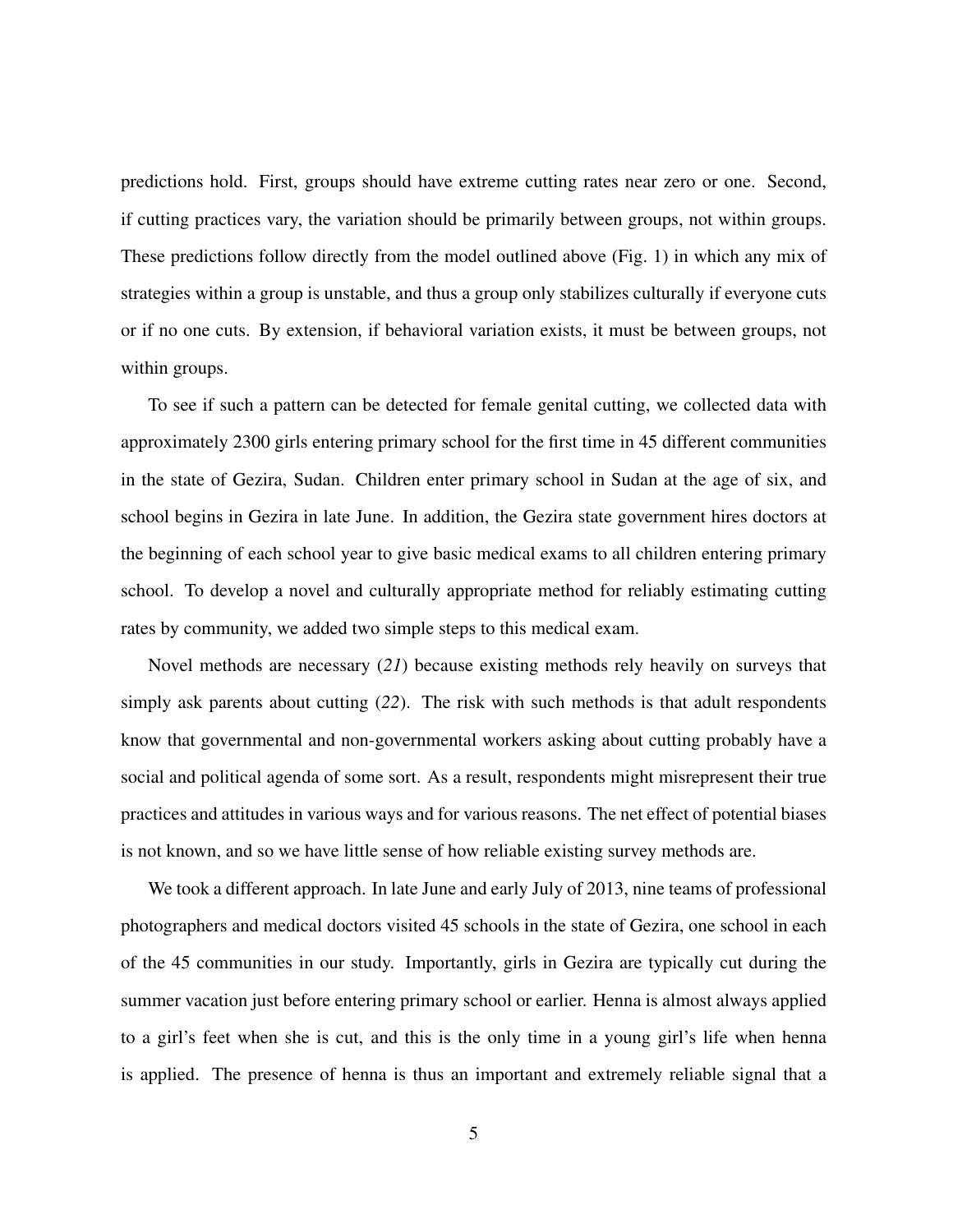young girl has been recently cut, and after being applied residual henna remains on the toenails for several weeks. For this reason, the photographers in our study photographed the feet of nearly all girls entering primary school for the first time in the 45 schools (*17*). In addition to the photographs, the medical doctors conducted the basic medical exams that are normally sponsored by the Gezira state government. We added one question to this exam. Namely, as part of several health-related questions, the doctors asked each girl if she had been "purified" and, if so, when. The word "purified" is a literal translation of the Arabic word commonly used in the local area to describe being cut. We combined data from both the photographs and the doctors' question to code each girl as cut or not and, by extension, to estimate cutting rates for each community (*17*). This, in turn, allowed us to test if cutting rates for the communities in our study exhibited the kind of variation we would expect if cutting practices are coordinated social norms.

Although communities varied substantially in terms of their estimated cutting rates, they did not vary in any way that reveals the signature of social norms that evolved within the context of a coordination game. In particular, apart from a single community with an estimated cutting rate of 100%, all estimated cutting rates are squarely in the interior of the unit interval (Fig. 2). Moreover, when ordered, estimated cutting rates show no trace of the discontinuity they should exhibit if the families in our study were coordinating on cutting practices at the community level (Fig. 2).

To analyze cutting rates formally, we fit three different models to the data set (*17*). The models differ in terms of the assumptions they make about the structure of heterogeneity among communities. The homogeneous model assumes that all communities are identical, and thus the variation in cutting rates across communities is simply sampling variation. The coordination model assumes that two types of communities exist. Communities that have coordinated on a non-cutting norm have a relatively low cutting rate, while communities that have coordinated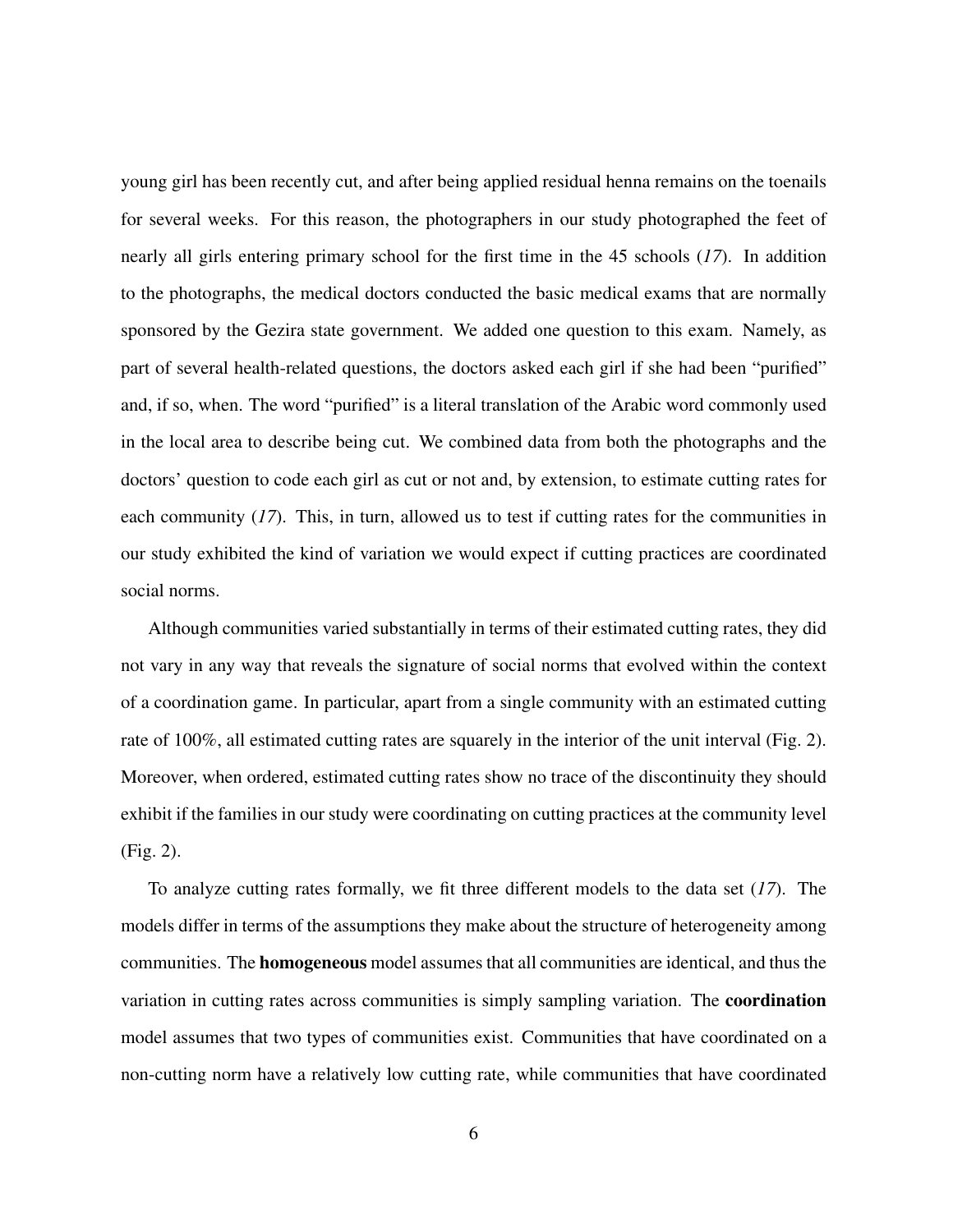on a cutting norm have a relatively high cutting rate. Finally, the heterogeneous model assumes that all communities are different, they vary continuously with respect to cutting behavior, and they cannot be sensibly grouped by cutting rate. We fit the three models to our data using maximum likelihood. We then used an information theoretic criterion  $(AIC<sub>c</sub>)$  to select the best model (*23*). The model selection results are overwhelmingly clear (Table 1). The best model, by an enormous margin, is the heterogeneous model.

Although our observed cutting rates show no trace of coordination at the community level, an important caveat applies. Coordination and associated social norms could have been present in marriage pools that were not the same as the geographically defined communities in our study. If marriage pools subsume multiple communities, this is not an issue for our analysis. A marriage pool that evolves toward a specific norm will take all the communities it includes along with it. In principle, however, a community could also consist of two or more marriage pools, some that coordinate on cutting and others that coordinate on not cutting. If this was the case in the majority of the communities in our sample, the prevalence of interior cutting rates in our data might still conceivably be consistent with the coordination model.

To address this possibility, we surveyed 2458 adults, with a roughly equal mix of men and women, from 2458 randomly sampled households in the 45 communities in our study. Specifically, we asked each participant if her family would refuse a marriage with another family in her community because of the other family's cutting practices. Every community had a strictly interior proportion of subjects answering yes (*17*). This means that every community had families who apparently insisted on similar cutting practices, and every community also had families who did not insist.

To understand the implications of this observation with respect to a coordination game model, we have to consider strategies defined in two dimensions. In the first dimension, families either cut or not. In the second dimension, when negotiating marriages, families either insist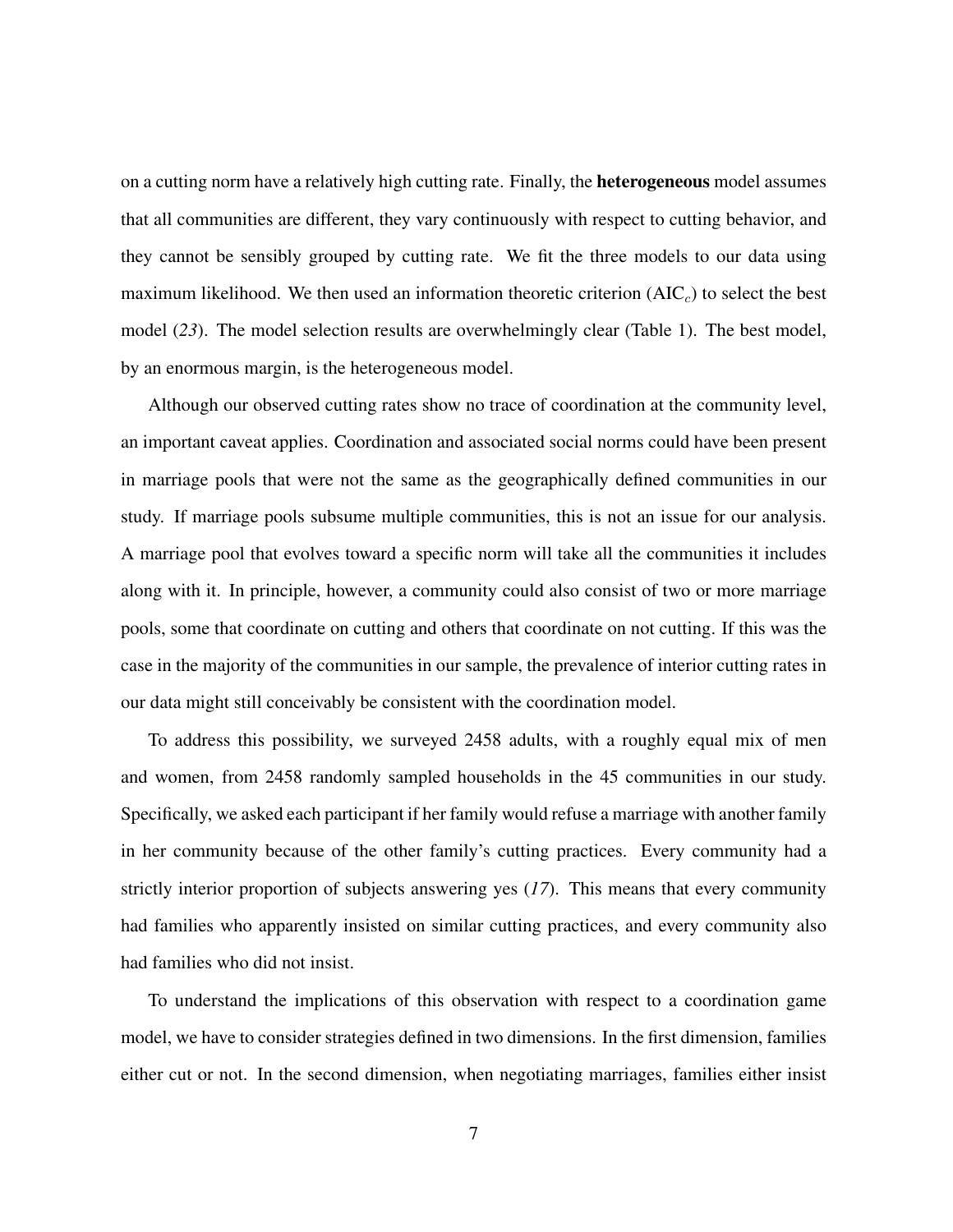on coordinating with respect to cutting behavior or not. This yields a total of four possible strategies.

We developed an expanded coordination game model in which strategies are defined in this way (*17*). The model is similar to the model presented at the beginning of the paper, but it additionally allows families to vary in terms of whether they insist on coordinated cutting practices. It also allows families to assort themselves into distinct marriage pools, one pool that cuts and another that does not. The key conclusion from the model is that a dynamically stable mix of cutting and non-cutting families at the community level does not exist under any conditions (*17*). As a consequence, the dynamical logic of a simple coordination game (Fig. 1) is maintained in a more complicated, more general, and more realistic game with twodimensional strategies, multiple marriage pools with divergent cutting practices, and assortment within marriage pools. In this expanded coordination game model, the prediction is still that communities should have cutting rates either close to zero or close to one. Strictly interior cutting rates without a discontinuity, as observed in our data, are not compatible with the model. By extension, our data do not support the view that female genital cutting in Sudan is a social norm that evolved within the context of a coordination game.

To further substantiate this conclusion, we conducted another large-scale empirical study based on an application of the implicit association test (*24*) to female genital cutting. Implicit association tests measure associations between target stimuli, which are presented in neutral terms, and valued stimuli, which are necessarily value-laden. In our case, the target stimuli were drawings of girls who were identified as either cut or not cut, while the valued stimuli were audio recordings of positive words and negative words (*17*). Thus, our implicit association test was designed to measure if an individual associates a cut girl with positive words and an uncut girl with negative words or vice versa. Implicit association tests have been repeatedly validated and widely used to study associations related to race, sexual orientation, religion, and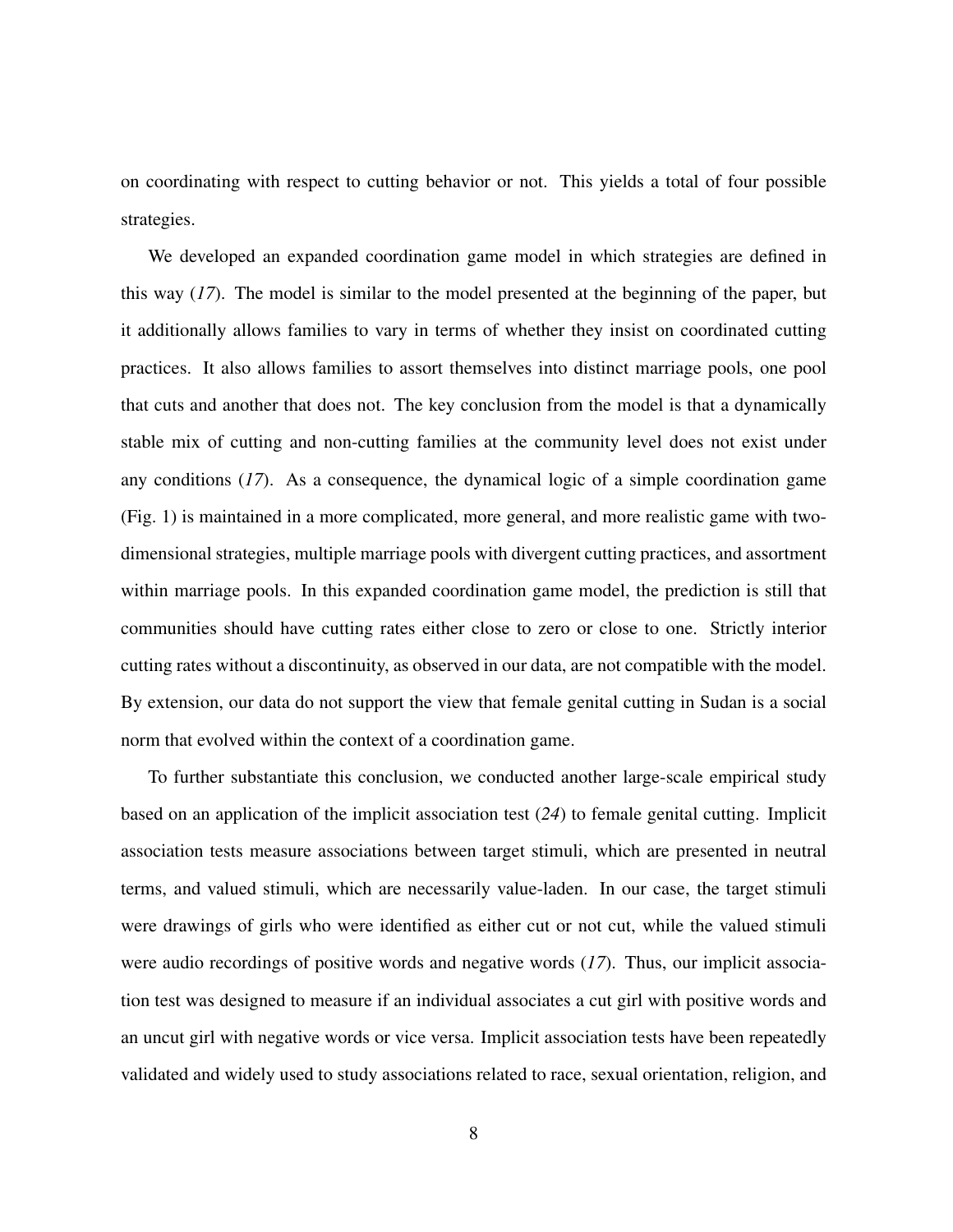other sensitive topics in contemporary societies (*24*). Implicit association tests are much less prone to producing socially desirable responses than traditional survey methods. Therefore, after extensive development and pre-testing, we implemented our implicit association test with 2260 adult participants from 2260 randomly sampled households in the 45 communities where we estimated cutting rates (*17*). As explained below, we used the resulting data to check for coordination with a simple analysis that requires no information whatsoever about the relationship between communities and marriage pools.

Scoring the implicit association test produces a single measure, D, for each participant. D can take any value in the interval  $[-2, 2]$ . In our case,  $D \in [-2, 0)$  indicates negative implicit associations with uncut girls. In contrast,  $D \in (0, 2]$  indicates positive implicit associations with uncut girls. Finally,  $D = 0$  means the participant has no implicit associations.

Our empirical approach is based on the following reasoning. If cutting practices constitute social norms that evolved within the context of a coordination game, these norms should affect people's attitudes about cutting (*25*). Simply put, people in marriage pools with a cutting norm should have positive attitudes about cutting, and people in marriage pools with a non-cutting norm should have positive attitudes about not cutting. Because our implicit association test is a measure of attitudes about cutting, a person's score from the test should tend to reflect the prevailing norm in that person's marriage pool. More specifically, people from marriage pools with a cutting norm should tend to produce negative values of D, while people from marriage pools with a non-cutting norm should tend to produce positive values of D. Moreover, if all families are part of a marriage pool with one norm or the other, most people should have either positive or negative associations with cutting, and thus values of  $D$  near zero should be comparatively rare. By extension, if two disparate normative systems coexisted when we sampled our study population, we should observe a bimodal distribution of D values with one negative mode for individuals from cutting marriage pools and one positive mode for individuals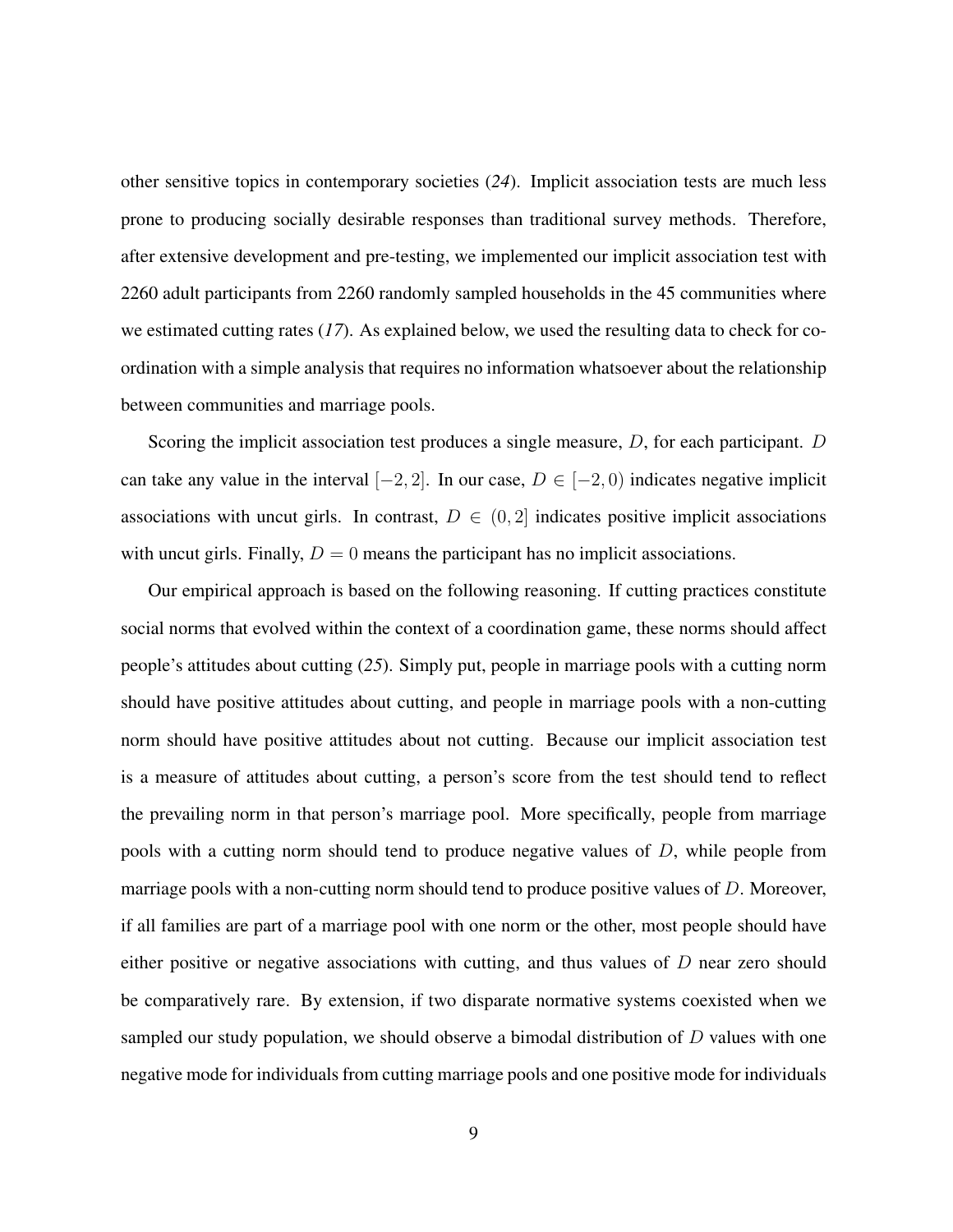from non-cutting marriage pools. Critically, we do not need to know the relationship between communities and marriage pools to test this prediction. Because  $D$  is an individual measure, and because the sign of  $D$  has real meaning, we only need to know how  $D$  values are distributed over the participants who took our test.

Importantly, the average value of D by community correlates negatively with our estimated cutting rates by community (Spearman's rank correlation,  $\rho = -0.493$ ,  $p < 0.001$ ). This means that communities with relatively high estimated cutting rates had, on average, relatively positive associations with cut girls. Communities with relatively low estimated cutting rates, in contrast, tended to have relatively positive associations with uncut girls. This correlation shows that our implicit association test measured attitudes that both varied across individuals and covaried in the expected way with observed cutting rates at the community level.

The question then, as indicated above, is whether the distribution of  $D$  values is bimodal. Far from being bimodal, the distribution of  $D$  values is unequivocally unimodal (Fig. 3). This same result holds for all communities if the D distributions are tested separately for each community (*17*). Consequently, either across all communities or within any single community, our implicit association test provides no evidence for two distinct normative systems. Instead, the data lead to the same conclusion as our analysis of variation in cutting rates by community (Table 1 and Fig. 2). Our participants varied, in short, with respect to both their attitudes and their associated cutting practices. They did not vary, however, in a way that produced any trace of a discontinuity that should have been present if two distinct normative systems had evolved within the context of a coordination game.

How can all of our results be so inconsistent with the coordination view of female genital cutting? To address this question, we would like to be very precise about what we have shown, what we have not shown, and what it means. Emphatically, we have *not* shown that coordination with respect to marriageability is irrelevant for all families in our study. Indeed, as discussed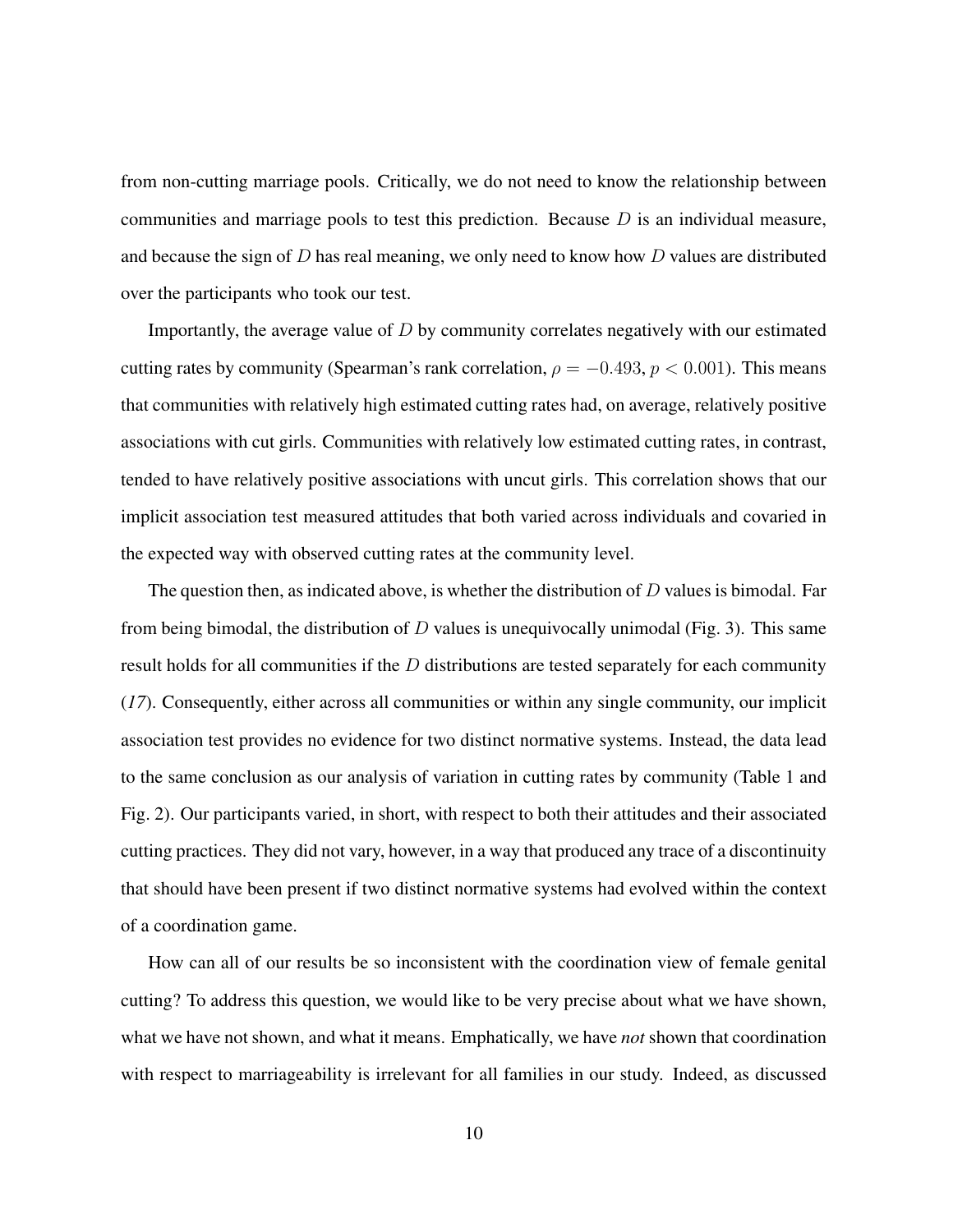above, all communities have at least some families who claim that coordination matters.

Just as emphatically, however, we have shown that a simple story in which cutting families are collectively trapped at a cutting equilibrium of a coordination game cannot be correct. As explained, this is an extremely influential model of cutting, and it makes clear predictions. A group of families goes one way or another. They either cut together, or they have nothing to do with the practice. Every way we look at the problem, our data are inconsistent with this prediction. Indeed, our data suggest that cutting families routinely live door-to-door with noncutting families.

In principle, the design of development programs and policy interventions should be based on a sound understanding of the relevant decision making forces. The social norms approach to female genital cutting and to behavioral change in other domains is perhaps best characterized by the following key assumptions. People who engage in harmful practices do so because their own social interactions generate a harmful equilibrium, and they are stuck in this equilibrium even to the extent that they are ignorant of alternatives (*6, 11*). By extension, the task of the development agency is to engineer a collective deviation from the behavioral status quo (*5, 7, 9, 10, 14*). If this deviation is sufficiently large and public, individual incentives to coordinate with others will begin to support behavioral change quite apart from the activities of the development agency itself. Thus, coordination means the development agency can use endogenous social forces to promote changes in behavior that are ultimately self-sustaining. This idea is promising in the sense that it suggests how a relatively short-term intervention can lead to long-term improvements in human well-being. If the underlying determinant of behavior is not coordination, however, we have no particular reason to think that such programs will work.

For example, other forces can easily dominate the need to coordinate. If some economic or cultural force unrelated to coordination leads people to place a strong intrinsic value on cutting, people will continue to cut even if they believe a large proportion of families have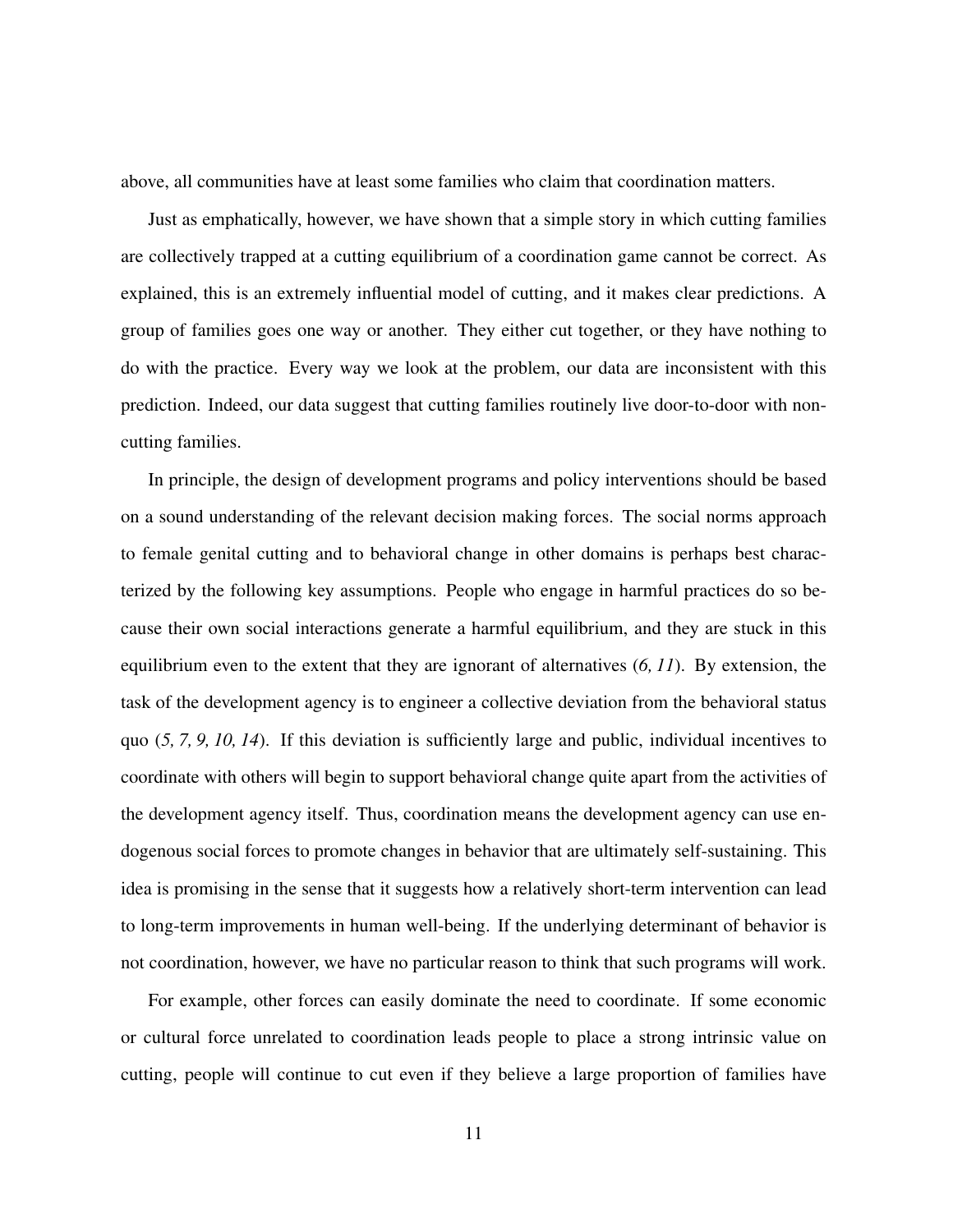abandoned the practice. In such a case, coordination-based programs should not be the focus of development interventions. Perhaps people cut because they have come to believe their religion demands it (*26*). Perhaps in some societies, some men have sufficient power in the mating market to demand costly signals of sexual fidelity, and some women have incentives to provide these signals (*26*). Even more generally, families might cut because in some cultures gender is very clearly marked, and people feel that cutting produces feminine women (*26*). These are just three examples of alternate mechanisms, but they illustrate the risk for a norms-based intervention. Specifically, they illustrate the risk that coordination could be largely beside the point for development efforts. Coordination and related social mechanisms do affect behavior in many situations. In a given development context, however, this does not mean that endogenous social forces will suddenly switch from a state in which they obstruct development objectives to a state in which they promote development objectives.

In the final analysis, rigorous empirical research is necessary to understand why harmful practices like cutting persist and, by extension, how to design effective programs that promote endogenous and sustainable behavioral change. Our study is the first large-scale attempt to see if female genital cutting shows the characteristic signature of a social norm based on coordination. Although the coordination model forms the cornerstone for a number of development programs related to cutting, our results suggest that development agencies cannot safely assume that incentives to coordinate play an important role in a family's final decision to cut.

## References and Notes

1. World Health Organization, Female genital mutilation, http://www.who.int/ topics/female\\_genital\\_mutilation/en/ (2014, accessed 17 November 2014).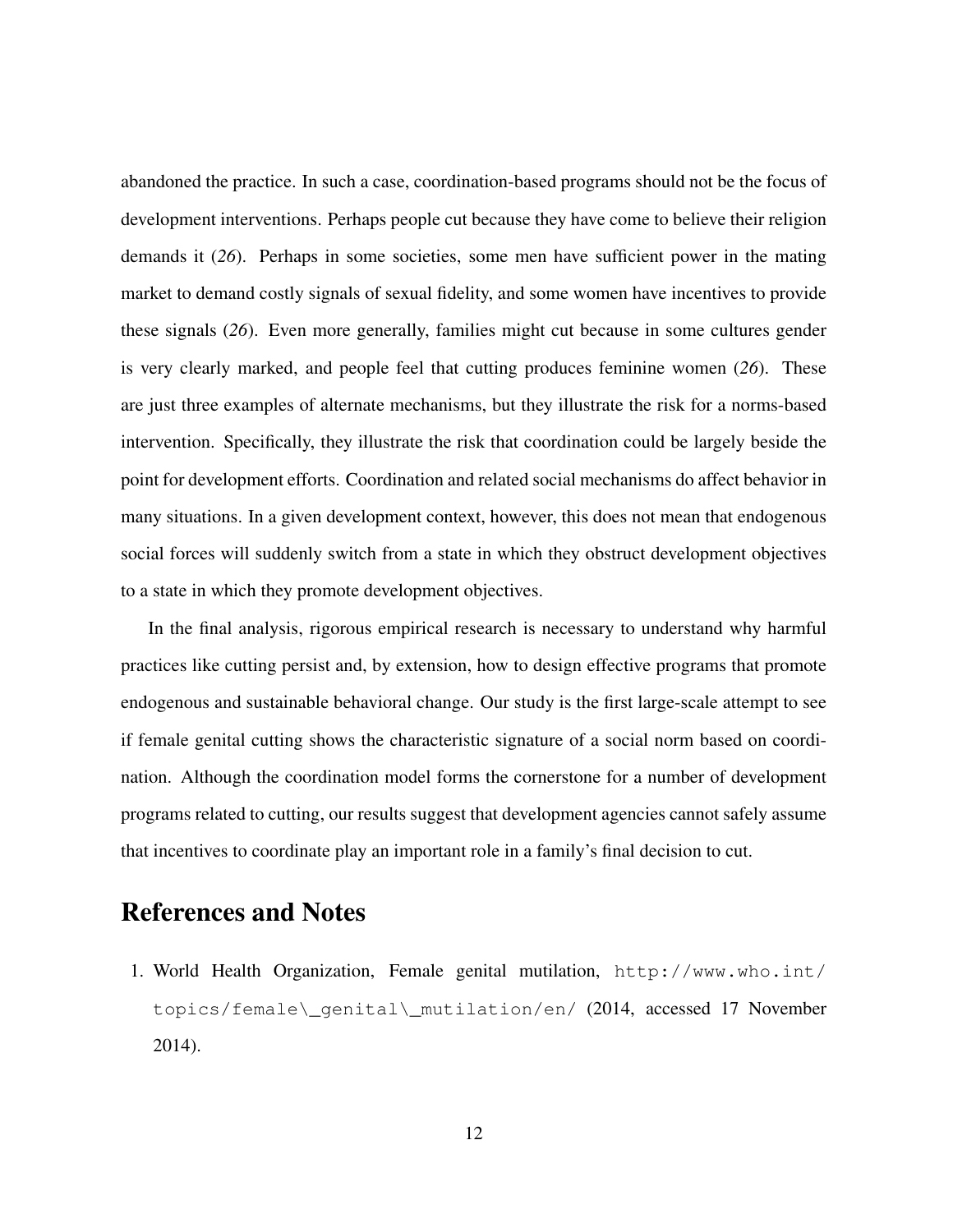- 2. D. Bishai, *et al.*, *Bulletin of the World Health Organization* 88, 281 (2010).
- 3. G. Mackie, *American Sociological Review* 61, 999 (1996).
- 4. G. Mackie, *Female "Circumcision" in Africa: Culture, Controversy, and Change*, B. Shell-Duncan, Y. Hernlund, eds. (Boulder, CO: Lynne Rienner Publishers, 2000), pp. 253–283.
- 5. UNICEF, Coordinated Strategy to Abandon Female Genital Mutilation/Cutting in One Generation: A Human-Rights Based Approach to Programming, http://www.childinfo.org/files/fgmc\_Coordinated\_Strategy\_ to\_Abandon\_FGMC\_\_in\_One\_Generation\_eng.pdf (2007, accessed 17 November 2014). The Introduction, Chapters 3 and 4, and Annex II detail how the social norms approach and its emphasis on coordination inform programming efforts related to female genital cutting.
- 6. G. Mackie, J. LeJeune, Social dynamics of abandonment of harmful practices: a new look at the theory, *Innocenti Working Paper No. 2009-06*, UNICEF Innocenti Research Centre (2009).
- 7. UNICEF Innocenti Research Centre, The dynamics of social change: Towards the abandonment of female genital mutilation/cutting in five african countries, http://www. unicef-irc.org/publications/618 (2010, accessed 17 November 2014). For a clear formulation of the coordination game logic and its programming implications for female genital cutting and other harmful practices, see Chapters 3, 4, and 5.
- 8. C. W. Dugger, Senegal curbs a bloody rite for girls and women, http://www.nytimes.com/2011/10/16/world/africa/ movement-to-end-genital-cutting-spreads-in-senegal.html (2011, accessed 18 November 2014).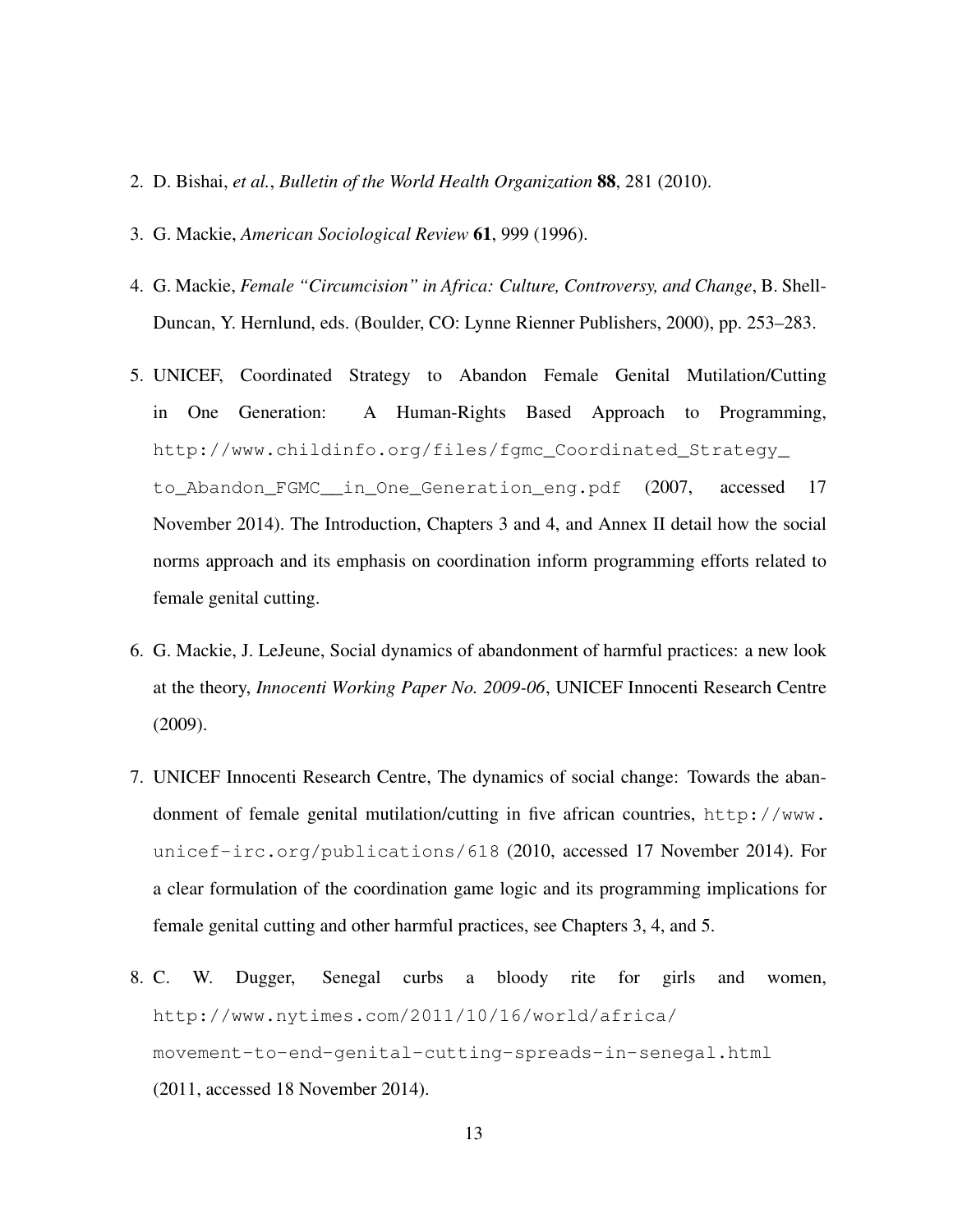- 9. TOSTAN, Community Empowerment Program, http://www.tostan.org/ community-empowerment-program (2013, accessed 17 November 2014).
- 10. UNFPA-UNICEF, Joint evaluation of the UNFPA-UNICEF joint programme on female genital mutilation/cutting: Accelerating change, http://www.unfpa.org/public/ home/about/Evaluation/EBIER/TE/pid/10103 (2013, accessed 17 November 2014). For the key role of community-level programming based on social norms and coordination, with respect to both female genital cutting and other harmful practices, see sections 1.2, 3.1.4, 3.2.3, 3.4, 4.1, and 4.2.4.
- 11. UNICEF, Female genital mutilation/cutting: A statistical overview and exploration of the dynamics of change, http://www.unicef.org/publications/index\_ 69875.html (2013, accessed 17 November 2014). For the central importance of coordination, social norms, ignorance of alternatives to cutting, and their relation to programs promoting the abandonment of female genital cutting, see Chapters 2 and 3.
- 12. L. Featherstone, UK to help end female genital mutilation, https://www.gov. uk/government/news/uk-to-help-end-female-genital-mutilation (2013, accessed 17 November 2014).
- 13. TOSTAN, Annual Reports, 2008–2012, http://www.tostan.org/ annual-reports-financials (2013, accessed 17 November 2014).
- 14. United Kingdom Department for International Development, Towards Ending Female Genital Mutilation/Cutting in Africa and Beyond, devtracker.dfid.gov.uk/ projects/GB-1-203024/documents (2013, accessed 17 November 2014). For a detailed account of the U.K.'s focus on community-level development activities based on social norms and coordination, see pp. 5, 9-10, 13, 17-19, 21-22, 24, and 27.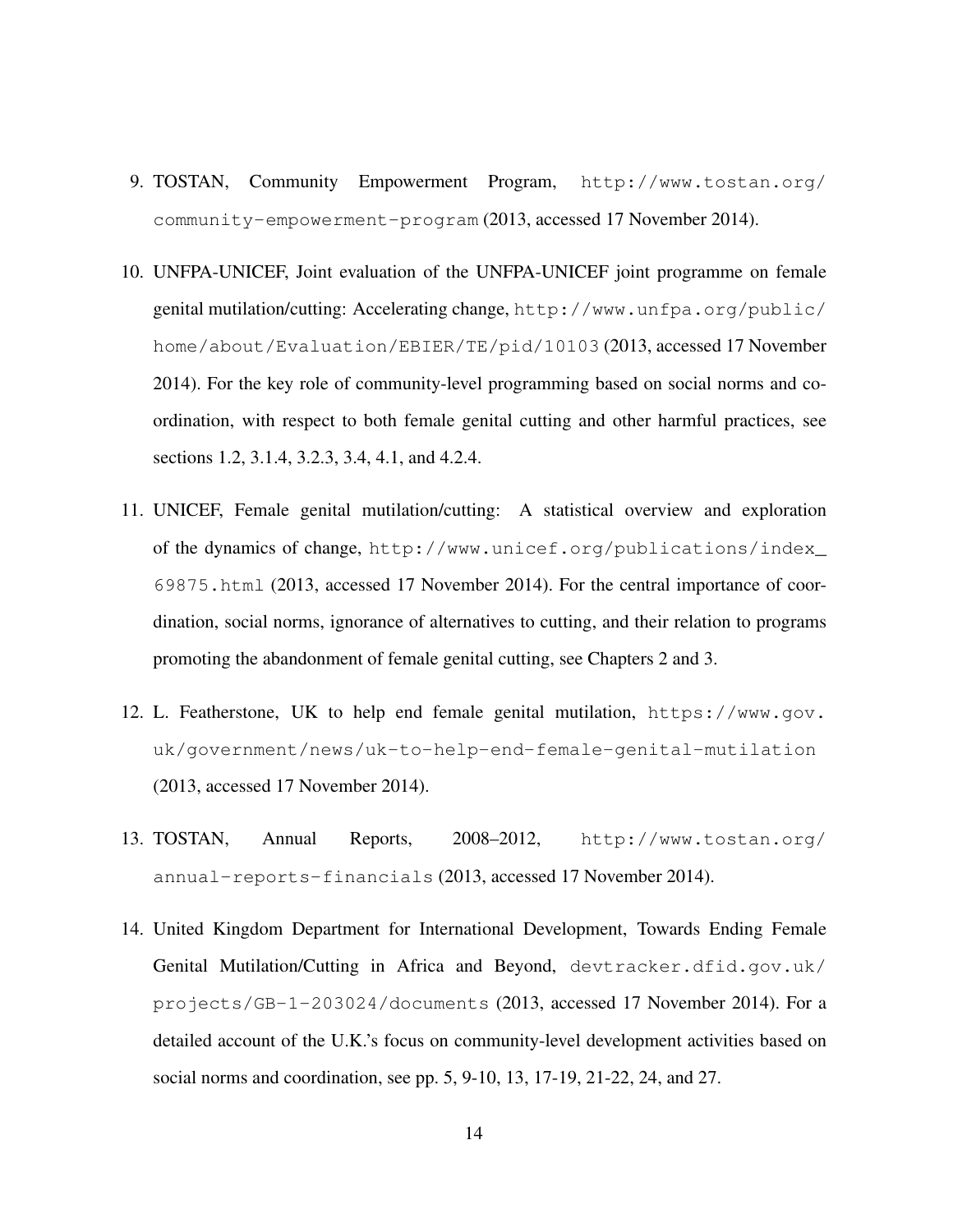- 15. UNICEF, Child protection from violence, exploitation, and abuse, http://www. unicef.org/protection/57929\_57990.html (2011, accessed 17 November 2014). Explains the general use of the social norms approach for programs related to child protection.
- 16. B. Shell-Duncan, K. Wander, Y. Hernlund, A. Moreau, *Social Science & Medicine* 73, 1275 (2011).
- 17. Materials and methods are available as supporting material on *Science* Online.
- 18. H. P. Young, *The Journal of Economic Perspectives* 10, 105 (1996).
- 19. R. McElreath, R. Boyd, P. J. Richerson, *Current Anthropology* 44, 122 (2003).
- 20. S. Bowles, *Microeconomics: Behavior, Institutions, and Evolution* (New York: Russell Sage, 2004).
- 21. S. Elmusharaf, N. Elhadi, L. Almroth, *BMJ* 333, 124 (2006).
- 22. Measure DHS/ICF International, Demographic and health surveys methodology, http://dhsprogram.com/pubs/pdf/DHSQM/DHS6\_Module\_Female\_ Genital\_Cutting\_19Aug2013\_DHSQM.pdf (2013, accessed 16 June 2014).
- 23. K. P. Burnham, D. R. Anderson, *Model Selection and Multimodel Inference: A Practical Information-Theoretic Approach* (New York: Springer-Verlag, 2002), second edn.
- 24. B. A. Nosek, A. G. Greenwald, M. R. Banaji, *Automatic Processes in Social Thinking and Behavior*, J. A. Bargh, ed. (Psychology Press, 2007), pp. 265–292.
- 25. S. Bowles, *Journal of Economic Literature* 36, 75 (1998).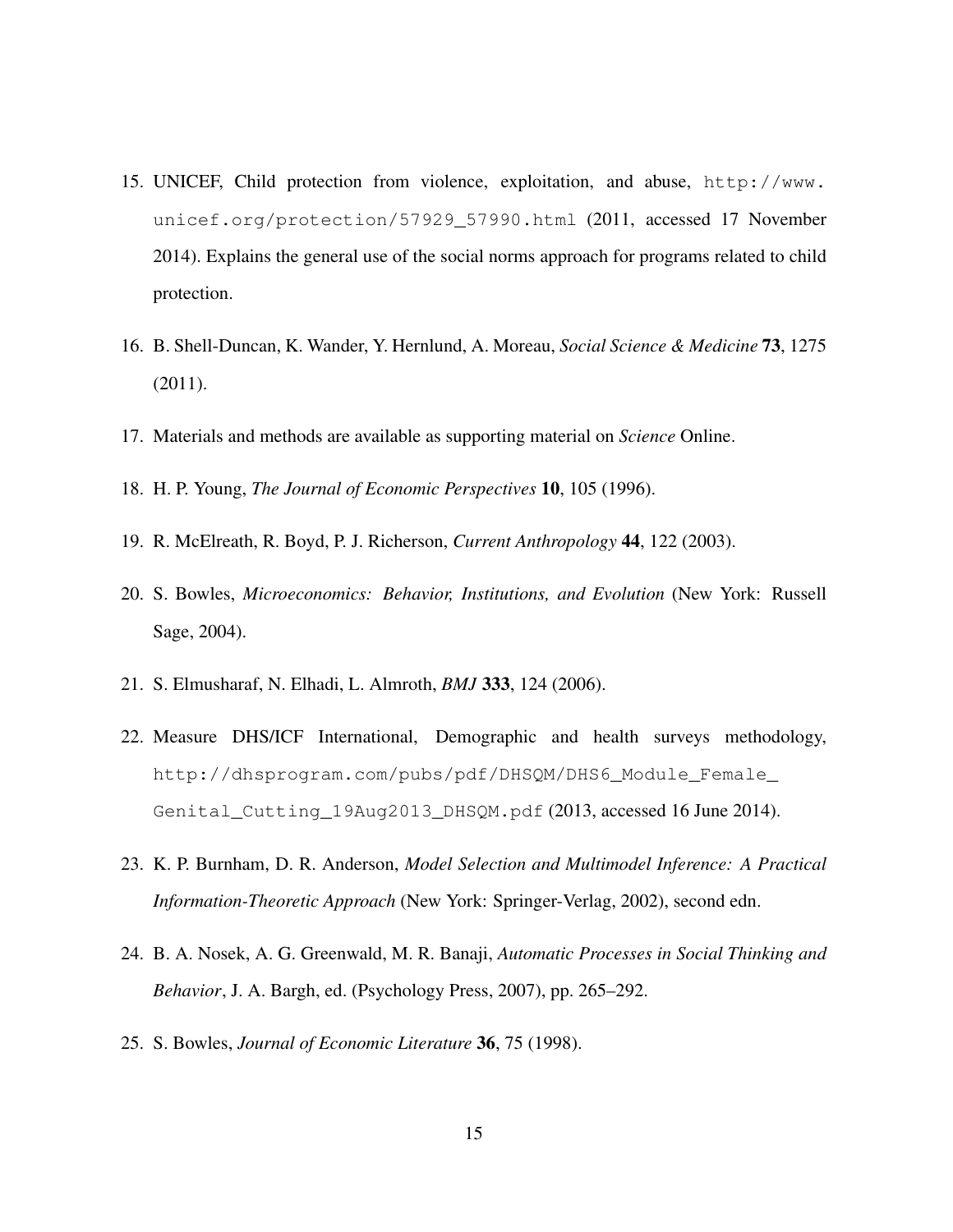- 26. E. Gruenbaum, *The Female Circumcision Controversy: An Anthropological Perspective* (Philadelphia: University of Pennsylvania Press, 2001).
- 27. J. A. Hartigan, P. M. Hartigan, *The Annals of Statistics* 13, 70 (1985).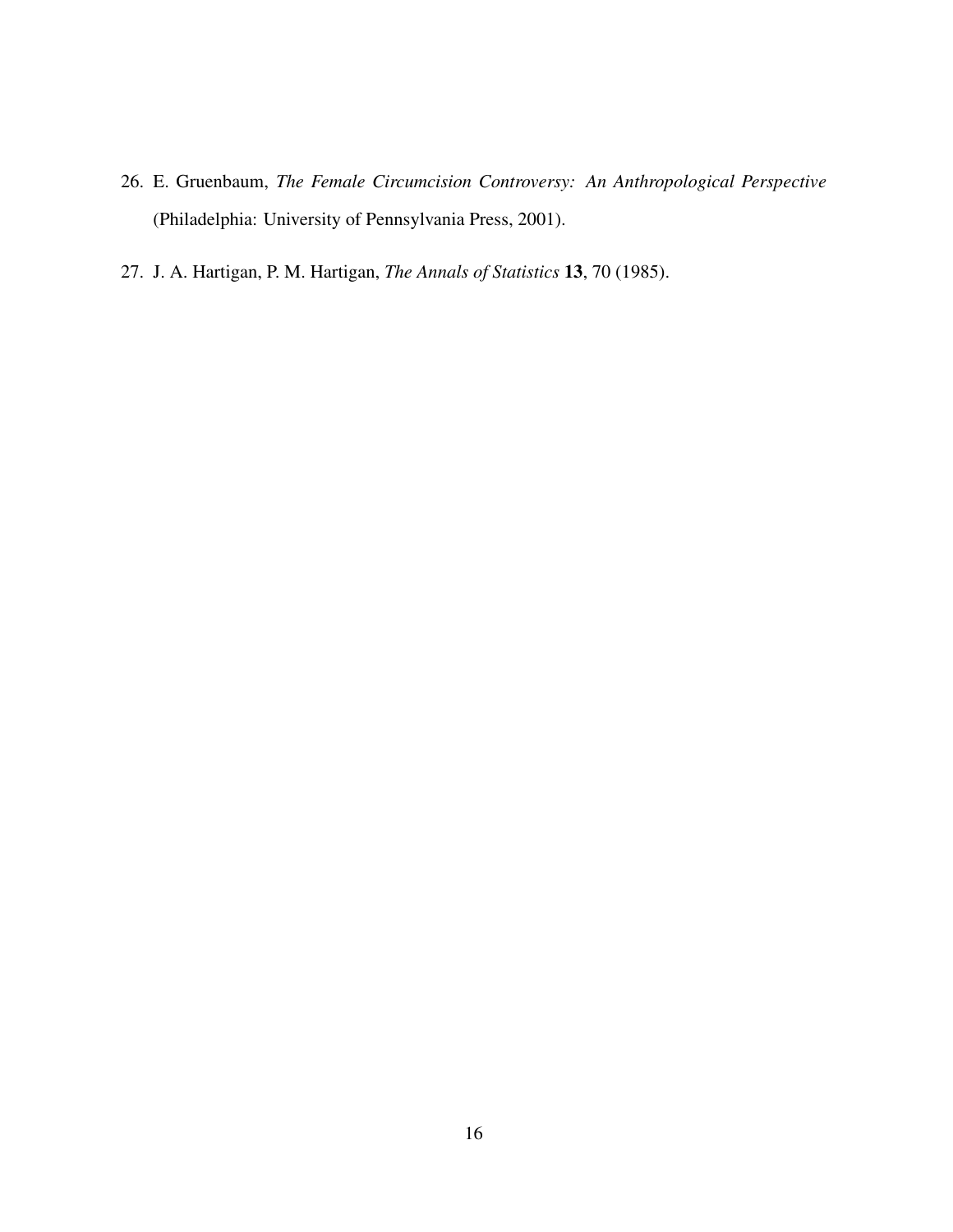Table 1: Model selection results. We fit three models to our observed cutting rates by community. The homogenous model assumes that all communities are identical, and observed variation is due to sampling. The coordination model assumes that two types of communities exist, cutting communities and non-cutting communities. The heterogenous model assumes that communities differ, but they cannot be sensibly grouped in terms of cutting rates. A derivative form of Akaike's information criterion  $(AIC<sub>c</sub>)$  is our model selection criterion (23). The value of  $AIC<sub>c</sub>$  for a given model depends on the number of observations, and it also involves a penalty that increases in the number of estimated parameters. Model fitting is based on 2265 observations. Akaike weights  $(w_i)$  rescale AIC<sub>c</sub> values. They sum to one and represent the proportional weight of evidence in favor of each model (*23*). Here they show that the heterogeneous model is by far the best.

| Model         | Parameters | Observations | $AIC_{c}$ | $w_i$                                      |
|---------------|------------|--------------|-----------|--------------------------------------------|
| Homogeneous   |            | 2265         |           | $433.615$ $2.645 \times 10^{-36}$          |
| Coordination  | 3          | 2265         |           | $320.126$ 1.165 $\times$ 10 <sup>-11</sup> |
| Heterogeneous | 44         | 2265         | 269.774   | > 0.999                                    |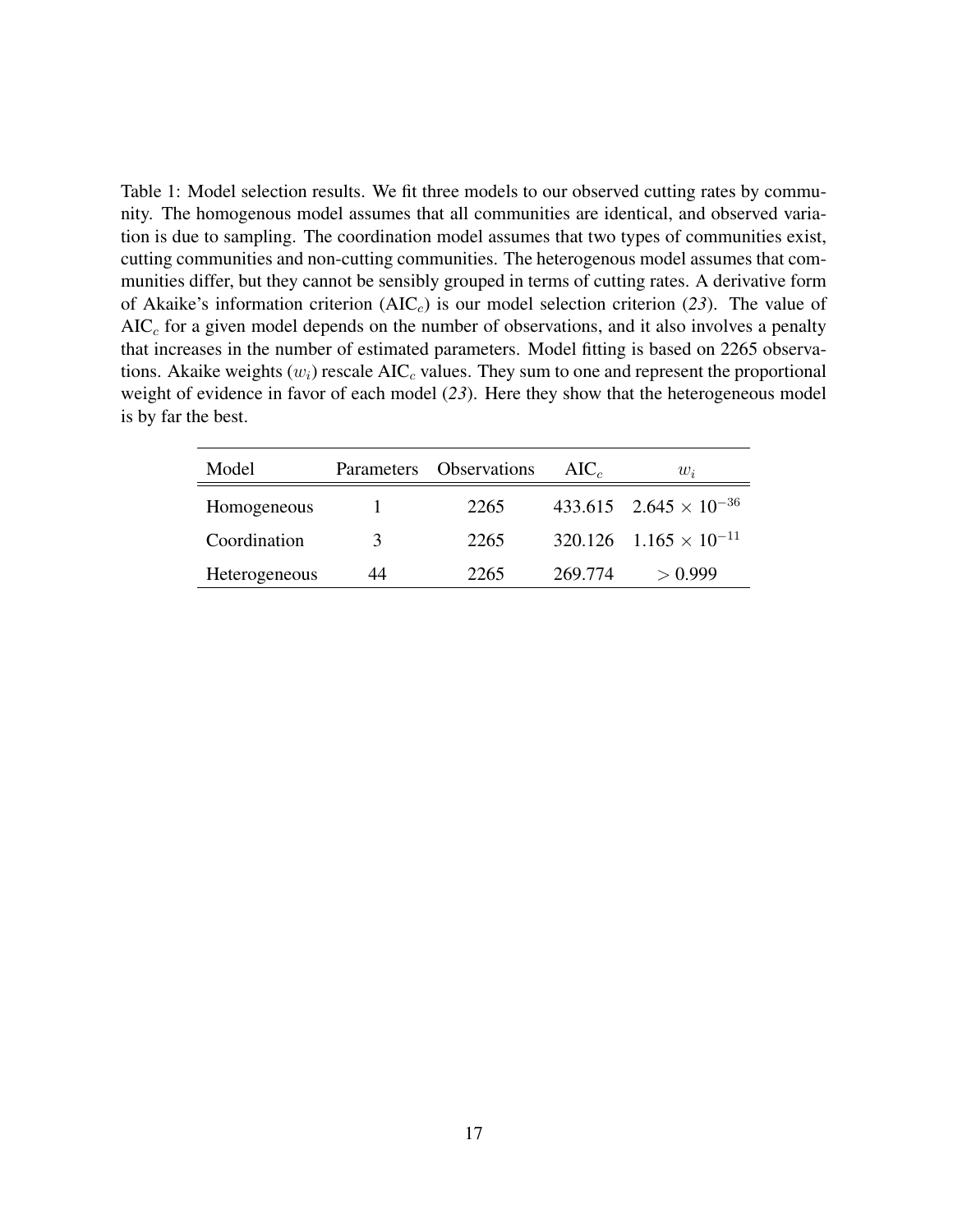

Figure 1: The dynamics of female genital cutting as a social norm based on coordination incentives. The solid line shows the expected payoff of cutting as a function of the proportion of families cutting. The dashed line shows the analogous expected payoff associated with not cutting. The value  $b$  is the payoff from a successful marriage, and  $c$  is the cost of cutting. Generic dynamics (arrows) follow from any updating process that tends to increase the frequency of the strategy with the highest expected payoff. The model has three steady states. Stable steady states (solid circles) are at 0 and 1. An unstable steady state (open circle) is at  $(b + c)/(2b)$ , which is the distribution of strategies such that cutting and not cutting have the same expected value. The arrows show that, if the proportion of families cutting is greater than  $(b + c)/(2b)$ , the proportion of families cutting increases through time to 1. Analogously, if the proportion of families cutting is less than  $(b + c)/(2b)$ , the proportion of families cutting decreases through time to 0.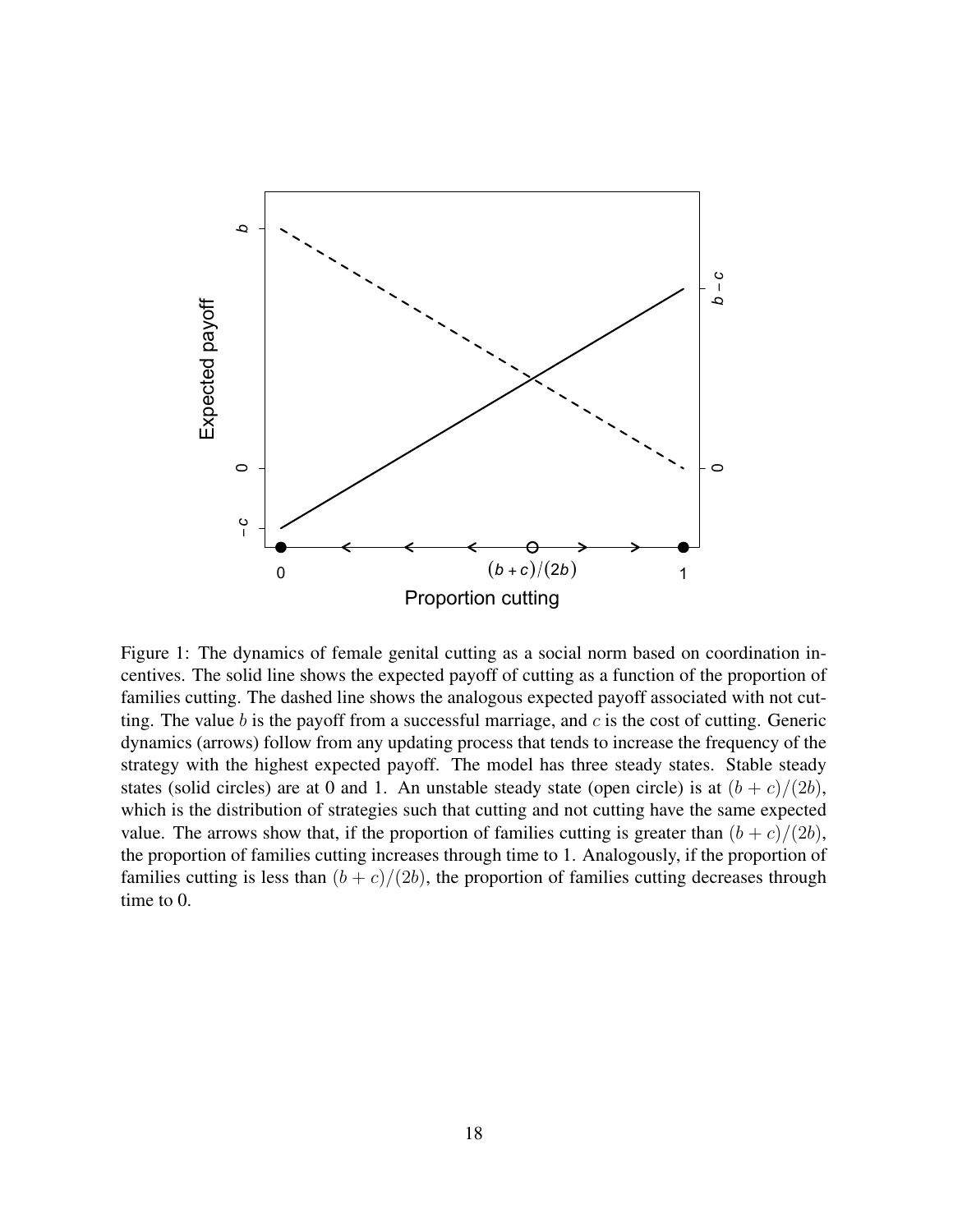

## **Community**

Figure 2: Cutting rates for 45 communities, ordered from lowest to highest, with 95% bootstrapped confidence intervals. The coordination game model (*3, 17*) predicts that cutting rates, when ordered, exhibit a discontinuity separating non-cutting communities from cutting communities. No such discontinuity is present, and a model that assumes continuous variation among communities fits the data far better than a model based on coordination (Table 1).